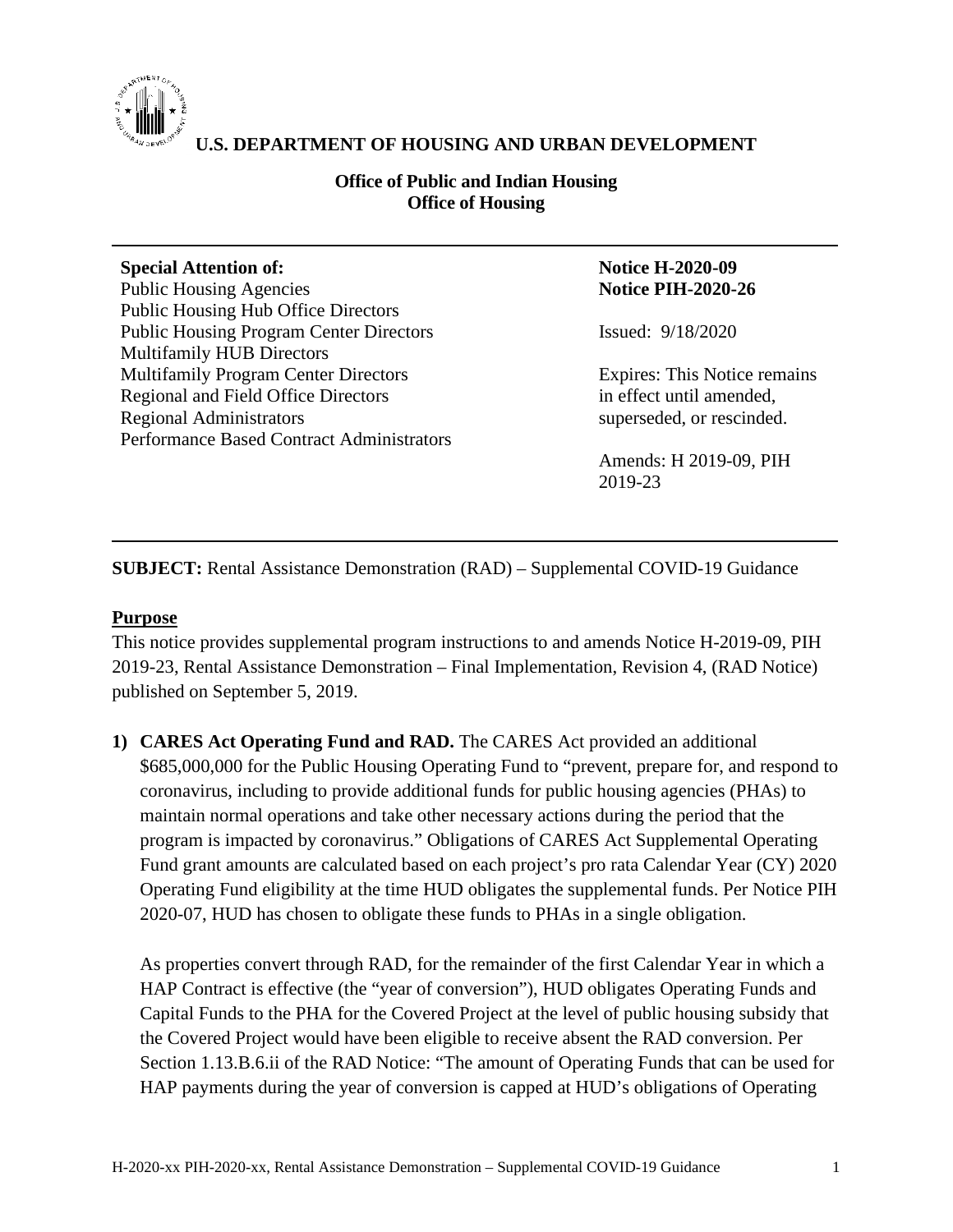Subsidy to the project for the remainder of the year after conversion, pro-rated by the portion of units in the PIC Development that are converting and will be removed from PIC." PHAs are also permitted to utilize public housing funds as a source of capital in the development budget to support conversion. (See Section 1.5.A).

This notice describes the eligibility for Covered Projects for a supplemental CARES Act payment from the CARES Act Operating Subsidy obligation for PHAs with a HAP Effective date in 2020. If HUD extends the period of performance, the applicability of this provision will extend to conversions with a HAP effective date before the end of the CARES Act Supplemental Operating Funds period of performance.

At the PHA's discretion, Covered Projects are eligible to receive up to the CARES Act Operating Fund Grant amount provided to the PIC Development, pro-rated only by the portion of ACC units in the PIC Development that converted and were removed from the ACC and PIC. CARES Act Operating Funds may only be transferred to a project converted through RAD in the year of the HAP effective date. The supplemental CARES Act payment may be used for project operating expenses; capital expenses identified in the covered project's development budget, including costs associated with acquisition, demolition and site preparation, rehabilitation or construction, financing costs, construction or rehabilitation, and relocation; and costs related to combatting coronavirus as described in Section 6 of PIH 2020-07.

Please note that PHAs may only draw down CARES Act Operating Subsidy for immediate expenditures. The Owner must provide the PHA a request for funds for an eligible project expenditure and, upon receipt, immediately expend those funds for that use, then report to the PHA on the expenditure of those funds. Further, all CARES Act Operating Funds must be expended during the period of performance, which ends on December 31, 2020 (unless extended by HUD under separate Notice). HUD will develop a process by which PHAs will report all expenditures of CARES Act supplemental funds, and will articulate reporting requirements, to include submission requirements, at a later date.

2) **Alternative to Group Resident Meetings.** The RAD Notice requires that PHAs and Owners conduct resident meetings prior to conversion, that they receive and provide response to comments received during those meetings, and that documentation is maintained and submitted to HUD. While HUD has allowed PHAs and owners to use technologies to hold such meetings remotely as necessary to limit the need for public in-person meetings, the RAD Notice still envisions that such meetings will be held communally. To reduce the need for in-person contact, by this notice, a PHA or Owner may utilize alternative means to inform and consult with residents individually or in small groups, particularly residents with limited access to or acuity with technologies that may be employed in a remote meeting, in order to